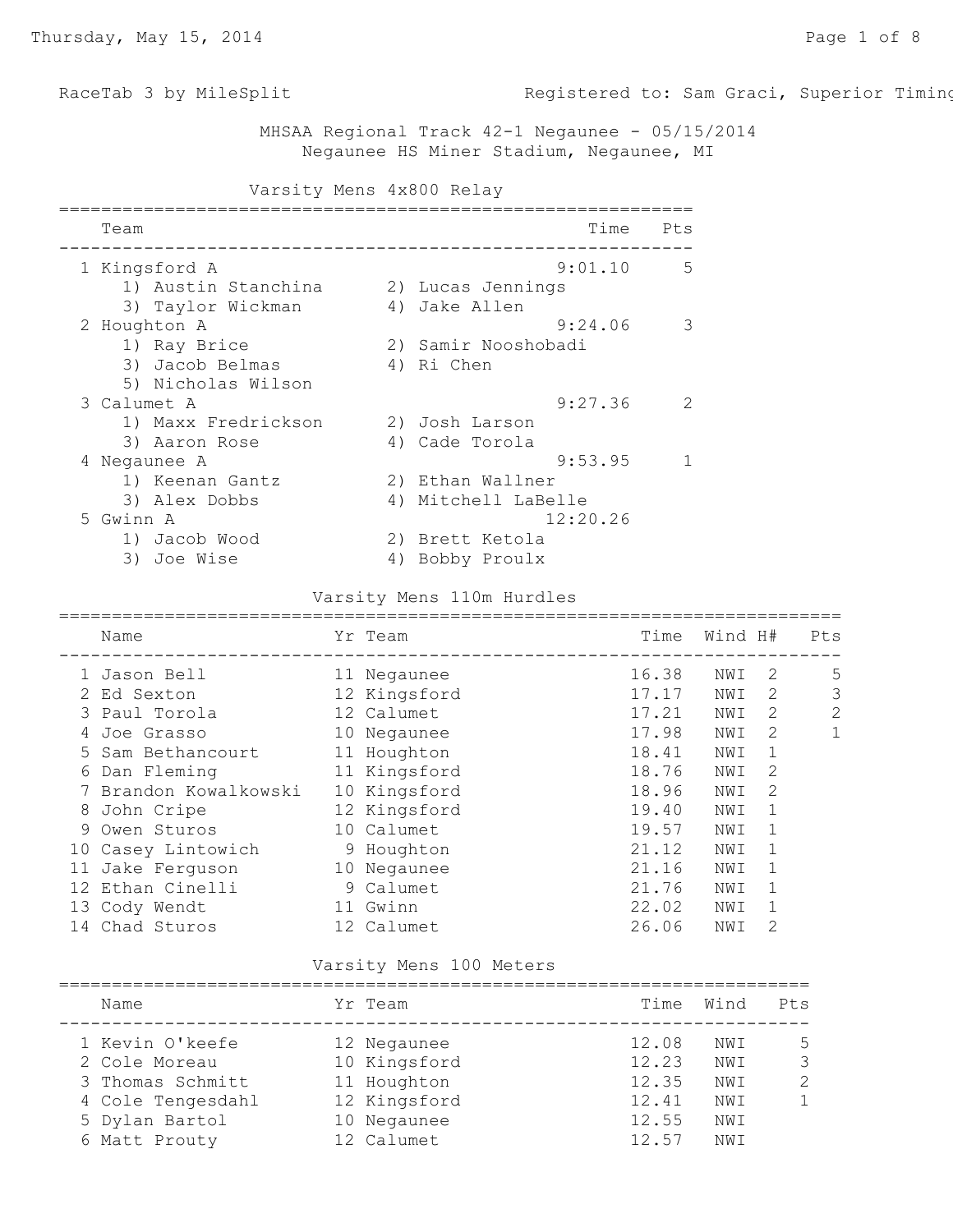| 7 Doug Loven          | 10 Calumet   | 12.63 | NWI |     |
|-----------------------|--------------|-------|-----|-----|
| 8 Beau McCarthy       | 10 Negaunee  | 12.69 | NWI |     |
| 9 Jason Cook          | 12 Negaunee  | 12.72 | NWI |     |
| 10 Brandan McGuire    | 10 Kingsford | 12.93 | NWI |     |
| 11 Jake Nelson        | 12 Gwinn     | 13.03 | NWI |     |
| 12 Justin Jurva       | 10 Houghton  | 13.13 | NWI |     |
| 13 Quenton Stachowiak | 9 Houghton   | 13.23 | NWI |     |
| 14 Forrest Plumer     | 11 Houghton  | 13.38 | NWI |     |
| 15 Garett Easterling  | 9 Calumet    | 13.60 | NWI |     |
| 16 Eric Larson        | 9 Gwinn      | 14.05 | NWI | .50 |
| 17 Jacob Potvin       | 10 Gwinn     | 14.05 | NWI | .50 |
| 18 Kenny Ketola       | 9 Gwinn      | 15.70 | NWI |     |
| 19 Haden Kesti        | 9 Calumet    | 15.89 | NWI |     |
| DNF Quintin Pratt     | 11 Kingsford | NΤ    | NWI |     |

# Varsity Mens 4x200 Relay

| Team      |                       |    | Time                 | Pts           |
|-----------|-----------------------|----|----------------------|---------------|
|           | 1 Kingsford A         |    | 1:38.32              | 5             |
|           | 1) Quintin Pratt      |    | 2) Cole Tengesdahl   |               |
|           | 3) Jaxson Ferree      |    | 4) Tyler Roberts     |               |
|           | 2 Negaunee A          |    | 1:39.25              | 3             |
|           | 1) Dylan Bartol       |    | 2) Jason Cook        |               |
|           | 3) Jason Bell         |    | 4) Kevin O'keefe     |               |
| 3 Gwinn A |                       |    | 1:42.61              | $\mathcal{P}$ |
|           | 1) Jake Nelson        |    | 2) Olai Ronnestad    |               |
|           | 3) Hunter Bachman     |    | 4) Jesse McGovern    |               |
|           | 4 Houghton A          |    | 1:45.84              |               |
|           | 1) Ben Collaer        |    | 2) Forrest Plumer    |               |
|           | 3) Thomas Schmitt     |    | 4) Justin Jurva      |               |
|           | 5) Quenton Stachowiak |    |                      |               |
|           | 5 Calumet A           |    | 1:48.74              |               |
|           | 1) Chad Sturos        |    | 2) Garett Easterling |               |
|           | 3) Nate Kangas        | 4) | Trevor Cory          |               |

# Varsity Mens 1600 Meters

| Name              | Yr Team      | Time    | Pts |
|-------------------|--------------|---------|-----|
| 1 Jacob Colling   | 11 Houghton  | 4:51.32 | 5   |
| 2 Lucas Jennings  | 12 Kingsford | 5:00.27 | 3   |
| 3 Keenan Gantz    | 12 Negaunee  | 5:04.12 | 2   |
| 4 Dylan Lawton    | 12 Kingsford | 5:12.66 | 1   |
| 5 Mitchell Delong | 9 Calumet    | 5:12.83 |     |
| 6 Colin Jackson   | 10 Houghton  | 5:26.59 |     |
| 7 Wyatt Caylor    | 10 Kingsford | 5:26.72 |     |
| 8 Thomas Zeigler  | 9 Negaunee   | 5:27.27 |     |
| 9 Jorge Sanchez   | 10 Kingsford | 5:27.85 |     |
| 10 Ethan Wallner  | 9 Negaunee   | 5:42.15 |     |
| SCR Alex Dobbs    | 12 Negaunee  | NΤ      |     |
| SCR Zach Carlson  | 11 Negaunee  | NΤ      |     |
| SCR Jacob Belmas  | 10 Houghton  | NΤ      |     |
| SCR Troy Kangas   | 12 Calumet   | NΤ      |     |
| SCR Mario Aquirre | 11 Gwinn     | ΝT      |     |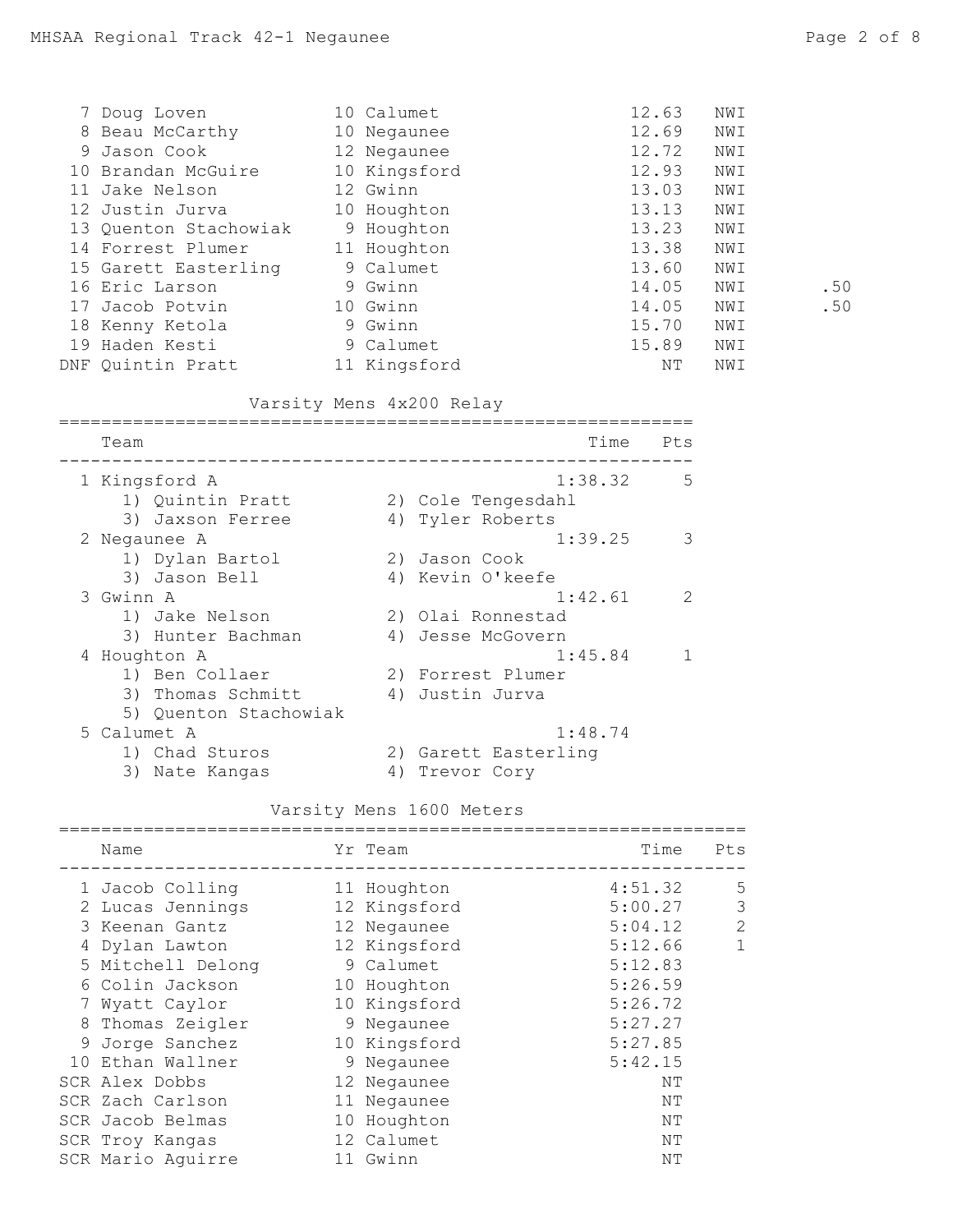| SCR Jacob Brinker |  | 9 Gwinn  | NΤ |
|-------------------|--|----------|----|
| SCR Bobby Proulx  |  | 10 Gwinn | NΤ |
| SCR Joe Wise      |  | 11 Gwinn | NΤ |

Varsity Mens 4x100 Relay

| Team              |    |                    | Time  | Pts |
|-------------------|----|--------------------|-------|-----|
| 1 Kingsford A     |    |                    | 47.31 | .5  |
| 1) Quintin Pratt  |    | 2) Cole Tengesdahl |       |     |
| 3) Jaxson Ferree  |    | 4) Cole Moreau     |       |     |
| 2 Gwinn A         |    |                    | 48.34 | 3   |
| 1) Jake Nelson    |    | 2) Olai Ronnestad  |       |     |
| 3) Jesse McGovern |    | 4) Kylor Skinner   |       |     |
| 3 Negaunee A      |    |                    | 48.79 | 2   |
| 1) Dylan Bartol   |    | 2) Jason Cook      |       |     |
| 3) Austin Caya    |    | 4) Tyler Windalh   |       |     |
| 4 Calumet A       |    |                    | 49.35 |     |
| 1) Chad Sturos    |    | 2) Paul Torola     |       |     |
| 3) Matt Prouty    |    | 4) Doug Loven      |       |     |
| 5 Houghton A      |    |                    | 50.56 |     |
| 1) Ben Collaer    |    | 2) Forrest Plumer  |       |     |
| 3) Justin Jurva   | 4) | Quenton Stachowiak |       |     |

# Varsity Mens 400 Meters

|   | =======                            |            |                                      |                |     |
|---|------------------------------------|------------|--------------------------------------|----------------|-----|
|   | Name                               | Yr Team    | Time H#<br>_________________________ |                | Pts |
|   | 1 Jake Allen 12 Kingsford          |            | 53.45 4                              |                | 5   |
|   | 2 Tyler Roberts 11 Kingsford       |            | 55.464                               |                | 3   |
|   | 3 Beau McCarthy 10 Negaunee        |            | 56.14 4                              |                | 2   |
| 4 | Jack Glodowski 12 Kingsford        |            | 56.32 4                              |                | 1   |
|   | 5 Ringo McPherson 12 Gwinn         |            | 57.41                                | $\overline{4}$ |     |
| 6 | Nicholas Wilson 9 Houghton         |            | 58.08                                | 3              |     |
|   | Maxx Fredrickson 11 Calumet        |            | 59.27                                | 3              |     |
| 8 | Ben Moreau 10 Kingsford            |            | 1:00.07                              | 3              |     |
|   | 9 Harrison McMinn 10 Negaunee      |            | 1:00.19                              | 3              |     |
|   | 10 Sean Hyslop 10 Houghton         |            | 1:04.87                              | 1              |     |
|   | 11 Anthony Hammermaster 9 Negaunee |            | 1:05.23                              | 3              |     |
|   | 12 Shane Edwards 11 Houghton       |            | 1:06.74                              | $\overline{2}$ |     |
|   | 13 Mitchell LaBelle 9 Negaunee     |            | 1:06.98                              | 3              |     |
|   | 14 Jason Mach                      | 9 Gwinn    | 1:12.47                              | 1              |     |
|   | SCR Matt Prouty 12 Calumet         |            | ΝT                                   | 1              |     |
|   | SCR Tate Lassila                   | 11 Calumet | ΝT                                   | 1              |     |
|   | 9 Houghton<br>SCR Ray Gremaux      |            | ΝT                                   | 2              |     |
|   | SCR Zackary Kisul 10 Calumet       |            | NΤ                                   | 2              |     |
|   | SCR Hunter Bachman                 | 9 Gwinn    | ΝT                                   | $\mathbf{2}$   |     |
|   | SCR Kylor Skinner 12 Gwinn         |            | NΤ                                   | 4              |     |

## Varsity Mens 300m Hurdles

| Name                          | Yr Team                   |                    | Time H# Pts |
|-------------------------------|---------------------------|--------------------|-------------|
| 1 Jason Bell<br>2 Paul Torola | 11 Negaunee<br>12 Calumet | 43.59 3<br>45.44 3 | - 5         |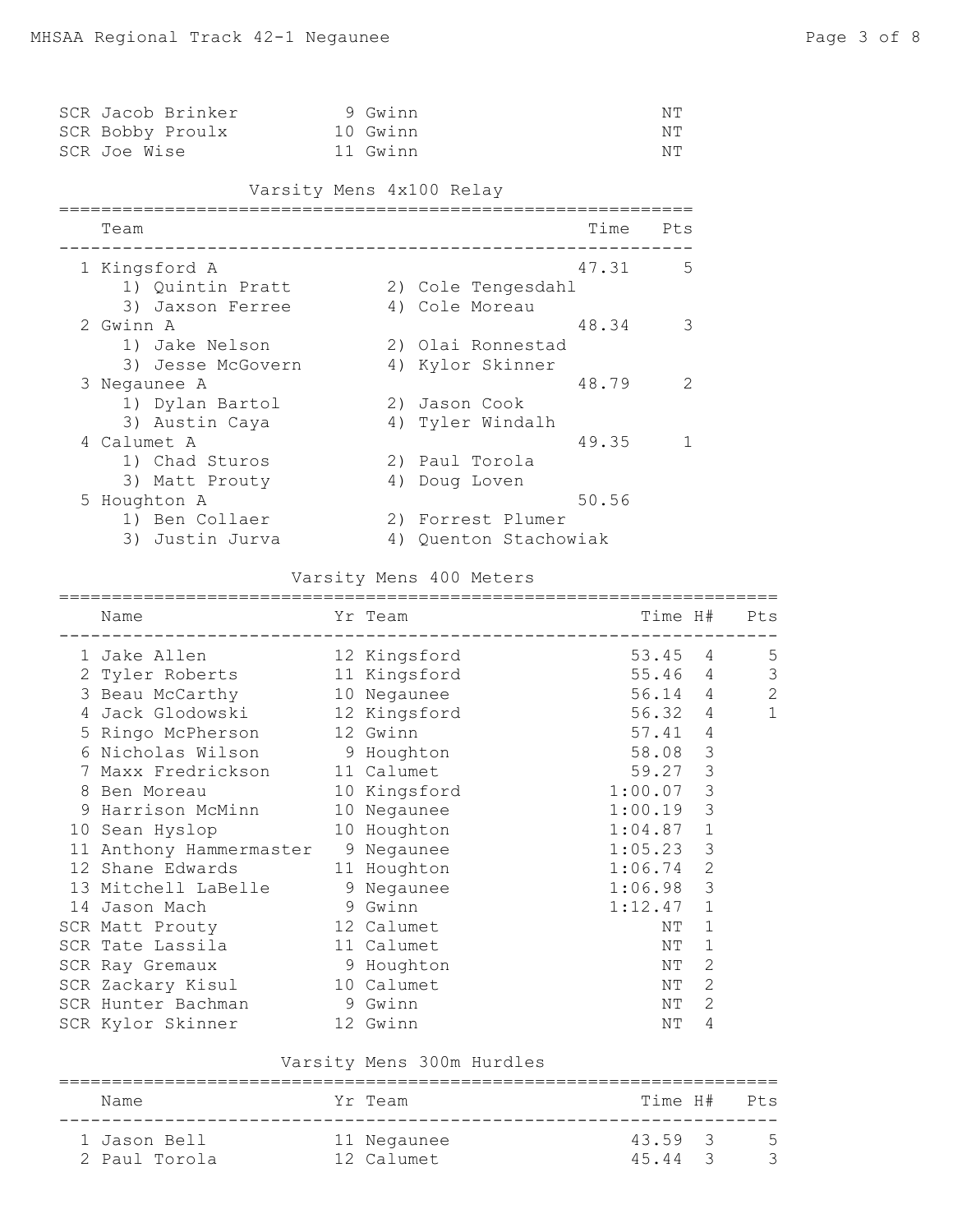|   | 3 Dan Fleming         | 11 Kingsford | 46.46   | 3            | $\overline{2}$ |
|---|-----------------------|--------------|---------|--------------|----------------|
| 4 | Chad Sturos           | 12 Calumet   | 46.85   | 3            | 1              |
|   | 5 Sam Bethancourt     | 11 Houghton  | 47.01   | 2            |                |
|   | 6 Ray Brice           | 12 Houghton  | 48.86   | 2            |                |
|   | 7 Tristan Foltz       | 11 Houghton  | 48.94   | 2            |                |
|   | 8 Brandon Kowalkowski | 10 Kingsford | 49.18   | -3           |                |
|   | 9 Casey Lintowich     | 9 Houghton   | 49.95   | 1            |                |
|   | 10 Owen Sturos        | 10 Calumet   | 50.06   | -1           |                |
|   | 11 Ed Sexton          | 12 Kingsford | 50.54   | 2            |                |
|   | 12 Joe Grasso         | 10 Negaunee  | 50.59   | 2            |                |
|   | 13 Jake Ferguson      | 10 Negaunee  | 51.92   | -2           |                |
|   | 14 Cody Wendt         | 11 Gwinn     | 55.67   | $\mathbf{1}$ |                |
|   | 15 John Cripe         | 12 Kingsford | 1:02.15 | 3            |                |
|   | SCR Nate Kangas       | 11 Calumet   | NΤ      |              |                |

### Varsity Mens 800 Meters

|    | Name                             | Yr Team<br>___________________________ | Time H#     |                | Pts          |
|----|----------------------------------|----------------------------------------|-------------|----------------|--------------|
|    | 1 Jake Allen 12 Kingsford        |                                        | $2:10.42$ 2 |                | 5            |
|    | 2 Lucas Jennings 12 Kingsford    |                                        | 2:13.33     | 2              | 3            |
|    | 3 Taylor Wickman 11 Kingsford    |                                        | $2:16.20$ 2 |                | $\mathbf{2}$ |
| 4  | Austin Stanchina 11 Kingsford    |                                        | 2:17.10     | 2              | $\mathbf{1}$ |
| 5. | Ri Chen                          | 10 Houghton                            | 2:19.23     | $\mathbf{2}$   |              |
| 6  | Keenan Gantz                     | 12 Negaunee                            | 2:23.22     | 2              |              |
|    | 7 Cade Torola                    | 9 Calumet                              | 2:26.59     | $\overline{2}$ |              |
| 8  | Aaron Rose                       | 12 Calumet                             | 2:28.32     | $\overline{2}$ |              |
|    | 9 Storm Juntti 12 Negaunee       |                                        | 2:30.84     | 1              |              |
| 10 | Mitchell Delong 9 Calumet        |                                        | 2:33.41     | 1              |              |
| 11 | Alex Dobbs                       | 12 Negaunee                            | 2:34.13     | $\mathbf{2}$   |              |
|    | 12 Thomas Zeigler 9 Negaunee     |                                        | 2:36.30     | 1              |              |
|    | 13 Johnny Kirk 11 Houghton       |                                        | 2:41.65     | 1              |              |
|    | 14 Tyler Desatelle 9 Gwinn       |                                        | 2:52.62     | 1              |              |
| 15 | Nickolas Carlson 10 Calumet      |                                        | 3:05.14     | 1              |              |
|    | SCR Jacob Belmas                 | 10 Houghton                            | NΤ          | 1              |              |
|    | SCR Bobby Proulx                 | 10 Gwinn                               | ΝT          | 1              |              |
|    | 11 Gwinn<br>SCR Joe Wise         |                                        | ΝT          | 1              |              |
|    | SCR Jacob Wood 9 Gwinn           |                                        | NΤ          | 1              |              |
|    | SCR Samir Nooshobadi 12 Houghton |                                        | ΝT          | 2              |              |

Varsity Mens 200 Meters

|    | Name                 | Yr Team      | Time  | Wind H# |                | Pts          |
|----|----------------------|--------------|-------|---------|----------------|--------------|
|    | 1 Kevin O'keefe      | 12 Negaunee  | 23.88 | NWI     | 4              | 5            |
|    | 2 Cole Tengesdahl    | 12 Kingsford | 24.24 | NWI     | 4              | 3            |
|    | 3 Cole Moreau        | 10 Kingsford | 24.51 | NWI     | 4              | 2            |
|    | 4 Jesse McGovern     | 12 Gwinn     | 24.79 | NWI     | $\overline{4}$ | $\mathbf{1}$ |
|    | 5 Dylan Bartol       | 10 Negaunee  | 24.90 | NWI     | 4              |              |
|    | 6 Quintin Pratt      | 11 Kingsford | 24.99 | NWI     | 4              |              |
|    | 7 Thomas Schmitt     | 11 Houghton  | 25.96 | NWI     | -3             |              |
| 8  | Doug Loven           | 10 Calumet   | 26.49 | NWI     | $\mathcal{L}$  |              |
|    | 9 Quenton Stachowiak | 9 Houghton   | 26.60 | NWI     |                |              |
| 10 | Justin Jurva         | 10 Houghton  | 26.90 | NWI     | 2              |              |
|    | Forrest Plumer       | Houghton     | 26.92 | NWI     | 2              |              |
|    |                      |              |       |         |                |              |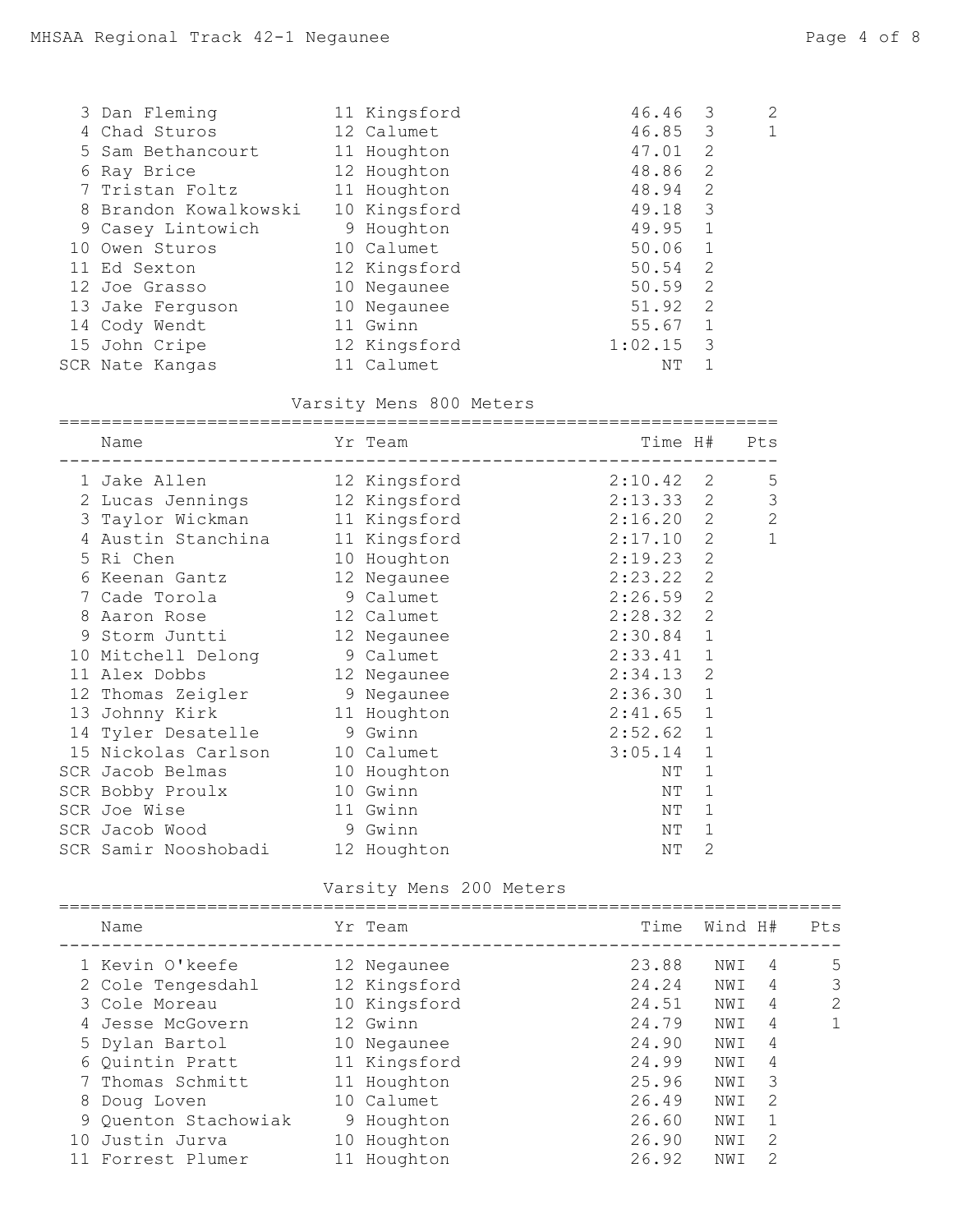| 12 Hunter Bachman    | 9 Gwinn      | 27.44 | NWI | $\overline{\phantom{a}}$ 3 |
|----------------------|--------------|-------|-----|----------------------------|
| 13 Brandan McGuire   | 10 Kingsford | 27.84 | NWI | 3                          |
| 14 Garett Easterling | 9 Calumet    | 28.02 | NWI |                            |
| 15 Trevor Cory       | 12 Calumet   | 28.81 | NWI |                            |
| 16 Caymen Kraniac    | 9 Calumet    | 31.41 | NWI |                            |
| SCR Jacob Potvin     | 10 Gwinn     | NΤ    | NWI |                            |
| SCR Beau McCarthy    | 10 Negaunee  | NΤ    | NWI |                            |
| SCR Jason Cook       | 12 Negaunee  | NΤ    | NWI |                            |
| SCR Jake Nelson      | 12 Gwinn     | NT.   | NWI |                            |

### Varsity Mens 3200 Meters

| Name             |  | Time                                                                                                                                                                                | Pts           |
|------------------|--|-------------------------------------------------------------------------------------------------------------------------------------------------------------------------------------|---------------|
| 1 Jacob Colling  |  | 10:22.35                                                                                                                                                                            | 5             |
| 2 Dylan Lawton   |  | 11:31.37                                                                                                                                                                            | 3             |
| 3 Josh Larson    |  | 11:34.52                                                                                                                                                                            | $\mathcal{L}$ |
| 4 Jorge Sanchez  |  | 11:35.02                                                                                                                                                                            | 1             |
| 5 Ethan Wallner  |  | 11:53.42                                                                                                                                                                            |               |
| 6 David Golus    |  | 11:57.95                                                                                                                                                                            |               |
| 7 Colin Jackson  |  | 11:58.85                                                                                                                                                                            |               |
| 8 Kyle Henes     |  | 12:18.93                                                                                                                                                                            |               |
| 9 Joe Uren       |  | 14:16.20                                                                                                                                                                            |               |
| 10 Mario Aquirre |  | 15:19.68                                                                                                                                                                            |               |
| 11 Jacob Brinker |  | 17:58.01                                                                                                                                                                            |               |
| SCR Jacob Belmas |  | NΤ                                                                                                                                                                                  |               |
|                  |  | Yr Team<br>11 Houghton<br>12 Kingsford<br>10 Calumet<br>10 Kingsford<br>9 Negaunee<br>9 Calumet<br>10 Houghton<br>10 Kingsford<br>11 Negaunee<br>11 Gwinn<br>9 Gwinn<br>10 Houghton |               |

## Varsity Mens 4x400 Relay

| Team                |    | Time<br>Pts              |
|---------------------|----|--------------------------|
| 1 Kingsford A       |    | 3:43.26<br>5             |
| 1) Jaxson Ferree    |    | 2) Jake Allen            |
| 3) Jack Glodowski   | 4) | Tyler Roberts            |
| 2 Negaunee A        |    | 3:47.09<br>3             |
| 1) Jason Bell       |    | 2) Keenan Gantz          |
| 3) Beau McCarthy    |    | 4) Zane Radloff          |
| 3 Gwinn A           |    | 3:47.45<br>$\mathcal{P}$ |
| 1) Olai Ronnestad   |    | 2) Ringo McPherson       |
| 3) Jesse McGovern   |    | 4) Kylor Skinner         |
| 4 Houghton A        |    | 3:49.19<br>1             |
| 1) Ray Brice        |    | 2) Samir Nooshobadi      |
| 3) Tristan Foltz    |    | 4) Ri Chen               |
| 5) Nicholas Wilson  |    |                          |
| 5 Calumet A         |    | 4:13.02                  |
| 1) Maxx Fredrickson | 2) | Troy Kangas              |
| 3) Aaron Rose       | 4) | Cade Torola              |
|                     |    |                          |

### Varsity Mens High Jump

| Name                                                       | Yr Team                                  | Mark                                      | $P^+s$   |
|------------------------------------------------------------|------------------------------------------|-------------------------------------------|----------|
| 1 Brandon Kowalkowski<br>2 Jack Glodowski<br>3 Luke Redlon | 10 Kingsford<br>12 Kingsford<br>11 Gwinn | $5 - 08.00$<br>$5 - 08.00$<br>$5 - 08.00$ | -5<br>-२ |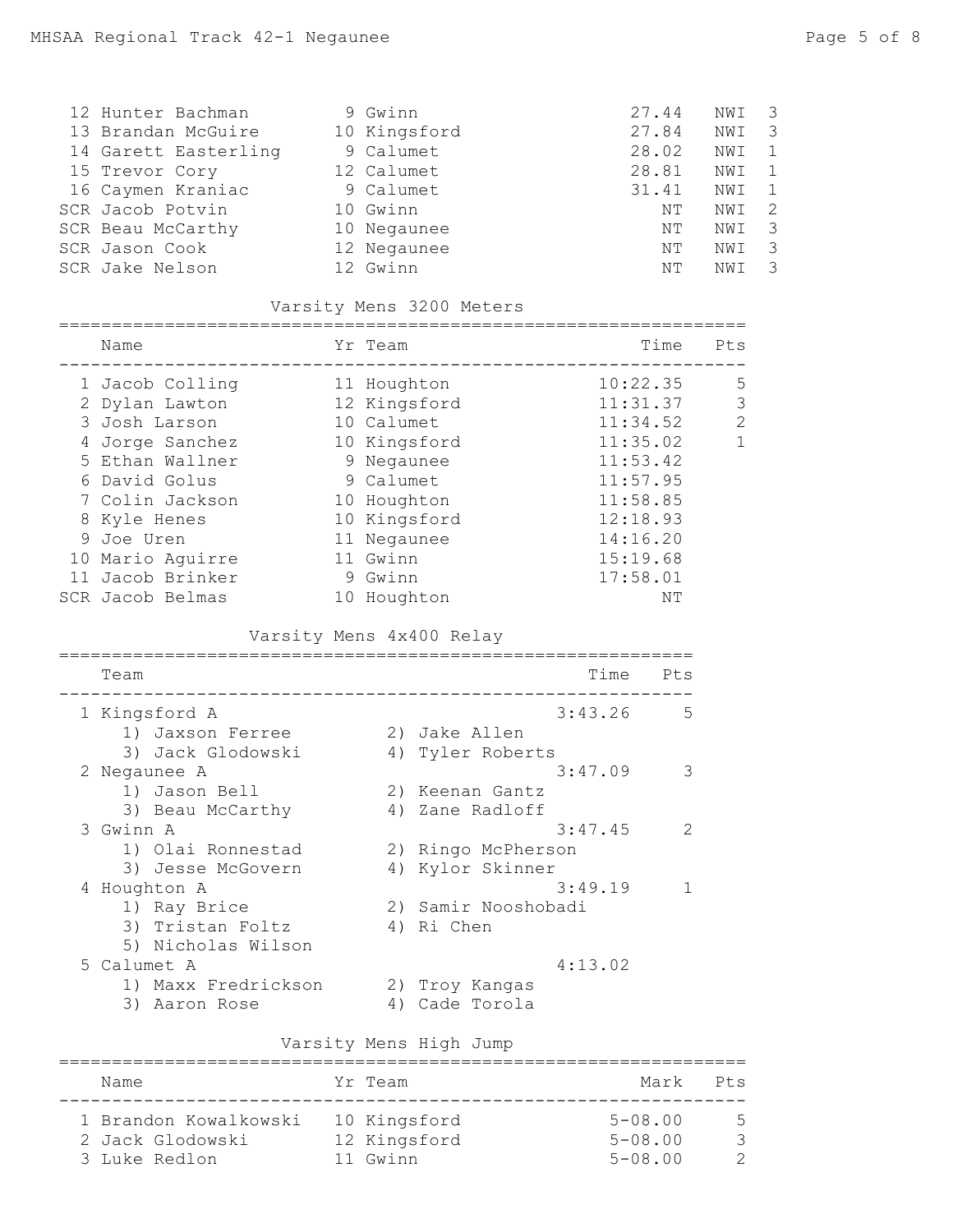| 4 Zane Radloff      | 12 Negaunee  | $5 - 08.00$ | 1 |
|---------------------|--------------|-------------|---|
| SCR Jake Ferguson   | 10 Negaunee  | ΝH          |   |
| SCR Kevin O'keefe   | 12 Negaunee  | ΝH          |   |
| SCR Tyler Windalh   | 12 Negaunee  | ΝH          |   |
| SCR Sam Bethancourt | 11 Houghton  | ΝH          |   |
| SCR Tristan Foltz   | 11 Houghton  | ΝH          |   |
| SCR Casey Lintowich | 9 Houghton   | ΝH          |   |
| SCR Mike Jamar      | 10 Kingsford | ΝH          |   |
| SCR Owen Petscher   | 9 Kingsford  | ΝH          |   |
| SCR Bjarne Siewert  | 11 Calumet   | ΝH          |   |
| SCR Jesse Helminen  | 9 Calumet    | ΝH          |   |
| SCR Kurtis Keranen  | 11 Calumet   | ΝH          |   |
| SCR Sam Kariniemi   | 10 Calumet   | ΝH          |   |
| SCR Sean Hyslop     | 10 Houghton  | ΝH          |   |
| SCR Brett Ketola    | 11 Gwinn     | ΝH          |   |
| SCR Michael Limon   | 12 Gwinn     | ΝH          |   |
|                     |              |             |   |

## Varsity Mens Shot Put

| Name                                   | Yr Team      | Mark         | Pts            |
|----------------------------------------|--------------|--------------|----------------|
| 1 Tyler Thomas                         | 12 Negaunee  | $43 - 00.00$ | 5              |
| 2 Jeremy Bell                          | 12 Negaunee  | $42 - 08.50$ | $\mathfrak{Z}$ |
| 3 Brad Ohtonen                         | 10 Houghton  | $41 - 04.50$ | $\sqrt{2}$     |
| 4 Guy Barrows 9 Kingsford              |              | 39-11.00     | $\mathbf{1}$   |
| SCR Luke Jacobson                      | 11 Negaunee  | <b>ND</b>    |                |
| SCR Erik Carlson                       | 12 Negaunee  | <b>ND</b>    |                |
| SCR Zach Verran                        | 12 Houghton  | ND           |                |
| SCR Ben Collaer                        | 11 Houghton  | ND           |                |
| SCR Tanner Holombo                     | 10 Houghton  | <b>ND</b>    |                |
| SCR Jonah Carlson                      | 12 Kingsford | ND           |                |
| SCR Eric Cole                          | 12 Kingsford | <b>ND</b>    |                |
| SCR Jacob Coughlin 12 Kingsford        |              | <b>ND</b>    |                |
| SCR Nathan Perreault                   | 12 Calumet   | <b>ND</b>    |                |
| SCR Peter Anderson                     | 10 Calumet   | <b>ND</b>    |                |
| SCR Robert Kenny 9 Calumet             |              | <b>ND</b>    |                |
| SCR Russ Bjorn                         | 9 Calumet    | <b>ND</b>    |                |
| SCR Mario Aguirre                      | 11 Gwinn     | <b>ND</b>    |                |
| SCR Owen DeVooght                      | 12 Gwinn     | ND           |                |
| SCR Alex Flinn                         | 10 Gwinn     | <b>ND</b>    |                |
| SCR Nathan Hill <b>SCR</b> Nathan Hill | 11 Gwinn     | ND           |                |
|                                        |              |              |                |

## Varsity Mens Discus

| Name               | Yr Team      | Mark       | Pts          |
|--------------------|--------------|------------|--------------|
| 1 Jonah Carlson    | 12 Kingsford | $129 - 10$ | .5           |
| 2 Jeremy Bell      | 12 Negaunee  | $117 - 05$ | 3            |
| 3 Luke Jacobson    | 11 Negaunee  | $101 - 08$ | 2            |
| 4 Ben Collaer      | 11 Houghton  | $101 - 03$ | $\mathbf{1}$ |
| SCR Tyler Thomas   | 12 Negaunee  | <b>ND</b>  |              |
| SCR Brandon Vilona | 12 Negaunee  | <b>ND</b>  |              |
| SCR Zach Verran    | 12 Houghton  | ND         |              |
| SCR Tanner Holombo | 10 Houghton  | <b>ND</b>  |              |
| SCR Matt Garland   | 10 Houghton  | <b>ND</b>  |              |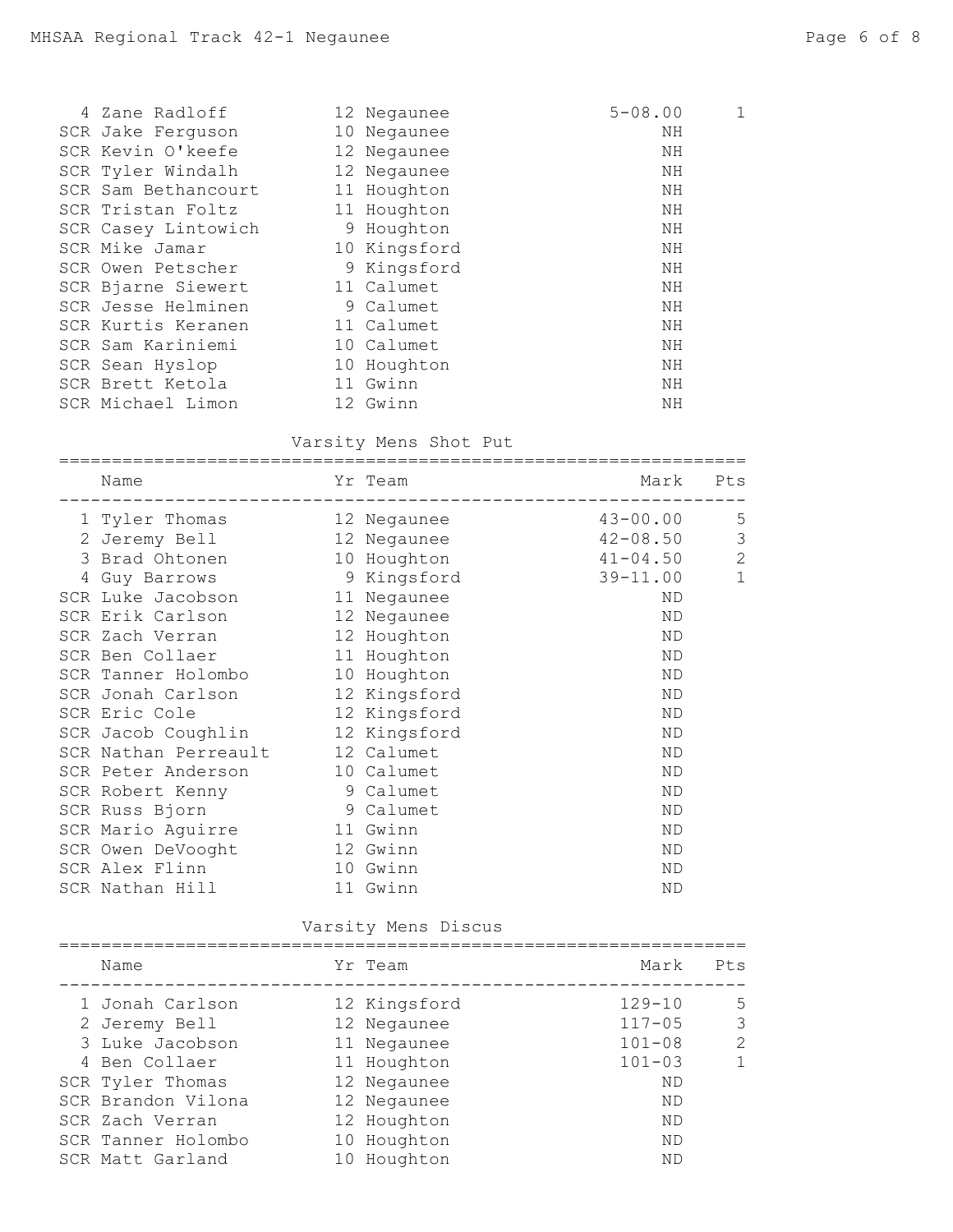|                                                                                                                                                                                                                               | ND                                                                                                                                              |
|-------------------------------------------------------------------------------------------------------------------------------------------------------------------------------------------------------------------------------|-------------------------------------------------------------------------------------------------------------------------------------------------|
|                                                                                                                                                                                                                               | ND                                                                                                                                              |
|                                                                                                                                                                                                                               | <b>ND</b>                                                                                                                                       |
|                                                                                                                                                                                                                               | <b>ND</b>                                                                                                                                       |
|                                                                                                                                                                                                                               | <b>ND</b>                                                                                                                                       |
|                                                                                                                                                                                                                               | <b>ND</b>                                                                                                                                       |
|                                                                                                                                                                                                                               | <b>ND</b>                                                                                                                                       |
|                                                                                                                                                                                                                               | <b>ND</b>                                                                                                                                       |
|                                                                                                                                                                                                                               | <b>ND</b>                                                                                                                                       |
|                                                                                                                                                                                                                               | <b>ND</b>                                                                                                                                       |
| 10                                                                                                                                                                                                                            | <b>ND</b>                                                                                                                                       |
| SCR Guy Barrows<br>SCR Jacob Coughlin<br>SCR Zack Povolo<br>SCR Jesse Helminen<br>SCR Nathan Perreault<br>SCR Paul Torola<br>SCR Peter Anderson<br>SCR Owen DeVooght<br>SCR Alex Flinn<br>SCR Nathan Hill<br>SCR Trevor Paris | 9 Kingsford<br>12 Kingsford<br>10 Kingsford<br>9 Calumet<br>12 Calumet<br>12 Calumet<br>10 Calumet<br>12 Gwinn<br>10 Gwinn<br>11 Gwinn<br>Gwinn |

# Varsity Mens Pole Vault

| Name                |    | Yr Team      | Mark         | Pts            |
|---------------------|----|--------------|--------------|----------------|
| 1 Austin Caya       |    | 12 Negaunee  | $12 - 00.00$ | 5              |
| 2 Ryan Camp         |    | 12 Kingsford | $11 - 06.00$ | 3              |
| 3 Joe Dobbs         |    | 12 Houghton  | $11 - 06.00$ | $\overline{2}$ |
| Eric Lasanen        |    | 12 Calumet   | $11 - 00.00$ | 1              |
| SCR Nathan Maise    |    | 12 Houghton  | ΝH           |                |
| SCR Daryn Carter    |    | 10 Negaunee  | ΝH           |                |
| SCR Derek Carter    |    | 10 Negaunee  | NH           |                |
| SCR Brian O'Neill   |    | 10 Negaunee  | NH           |                |
| SCR Col Plumer      |    | 11 Houghton  | NH           |                |
| SCR Johnny Kirk     |    | 11 Houghton  | NH           |                |
| SCR Dan Fleming     |    | 11 Kingsford | NH           |                |
| SCR Brad Hodges     |    | 12 Calumet   | NH           |                |
| SCR Nate Kangas     |    | 11 Calumet   | ΝH           |                |
| SCR Tyson Kauppinen |    | 12 Calumet   | ΝH           |                |
| SCR Luke Redlon     | 11 | Gwinn        | NH           |                |
| SCR Jacob Wood      | 9  | Gwinn        | ΝH           |                |

## Varsity Mens Long Jump

| Name                            |   | Yr Team      | Mark         | Wind | Pts          |
|---------------------------------|---|--------------|--------------|------|--------------|
| 1 Thomas Schmitt                |   | 11 Houghton  | $17 - 10.50$ | NWI  | 5            |
| 2 Joe Grasso                    |   | 10 Negaunee  | $17 - 03.50$ | NWI  | 3            |
| 3 Doug Loven                    |   | 10 Calumet   | $17 - 00.50$ | NWI  | $\mathbf{2}$ |
| 10 Kingsford<br>Mike Jamar      |   |              | $16 - 11.00$ | NWI  | $\mathbf 1$  |
| SCR Derek Carter                |   | 10 Negaunee  | ND.          |      |              |
| SCR Jake Ferguson               |   | 10 Negaunee  | ND.          |      |              |
| SCR Zane Radloff                |   | 12 Negaunee  | ND           |      |              |
| SCR Sam Bethancourt 11 Houghton |   |              | <b>ND</b>    |      |              |
| SCR Tristan Foltz 11 Houghton   |   |              | ND           |      |              |
| SCR Nicholas Wilson             |   | 9 Houghton   | <b>ND</b>    |      |              |
| SCR John Cripe                  |   | 12 Kingsford | <b>ND</b>    |      |              |
| SCR Jaxson Ferree 11 Kingsford  |   |              | <b>ND</b>    |      |              |
| SCR Jack Glodowski 12 Kingsford |   |              | <b>ND</b>    |      |              |
| SCR Kurtis Keranen              |   | 11 Calumet   | ND           |      |              |
| SCR Hunter Bachman              | 9 | Gwinn        | <b>ND</b>    |      |              |
| SCR Luc Ledy-Lepine             |   | 11 Gwinn     | <b>ND</b>    |      |              |
| SCR Michael Limon               |   | 12 Gwinn     | ND           |      |              |
| SCR Jacob Potvin                |   | 10 Gwinn     | ND           |      |              |
|                                 |   |              |              |      |              |